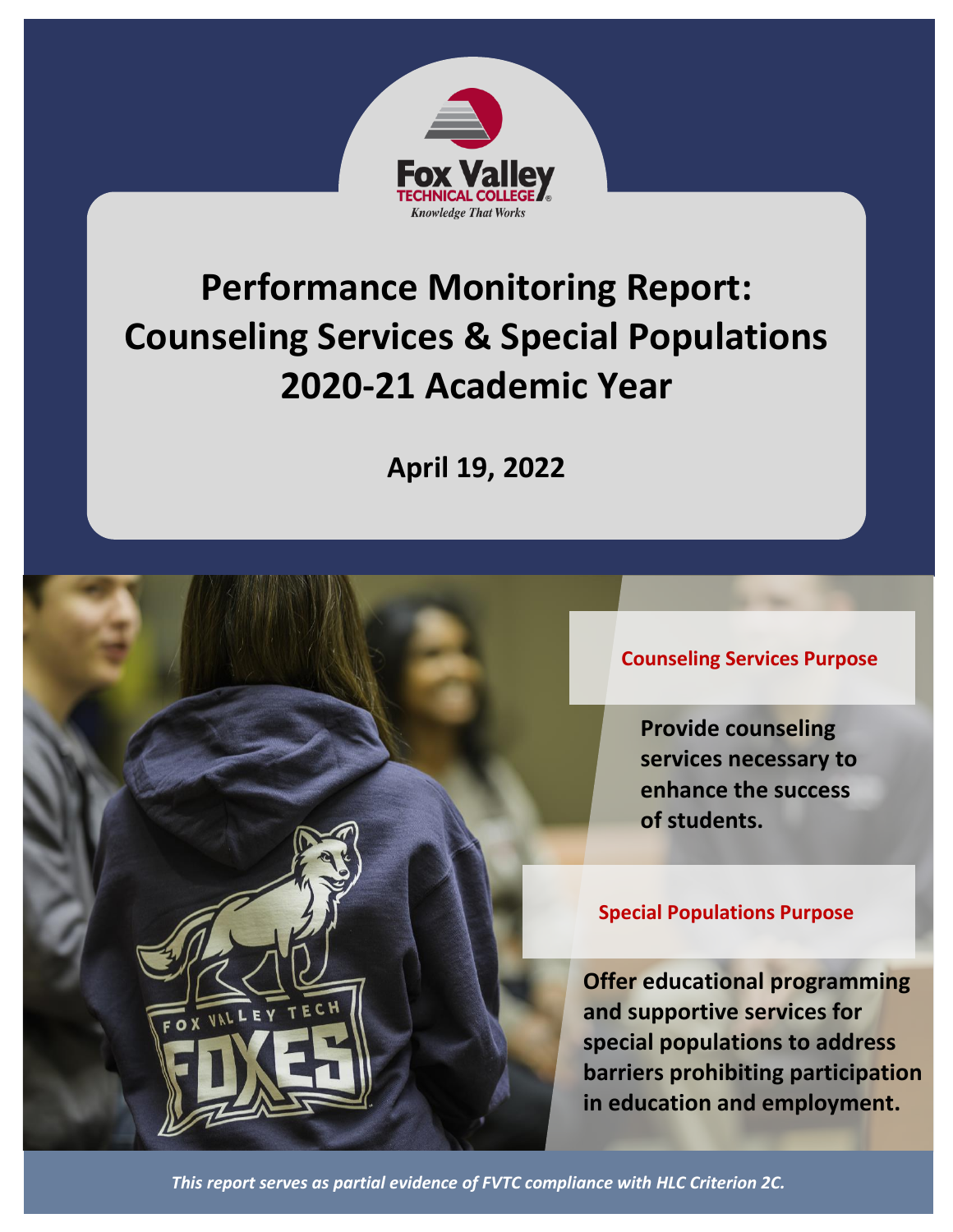## **Overview**

Fox Valley Technical College (FVTC) serves a student population widely varied in age, ethnicity, interests, goals, abilities, and life and work experiences. FVTC aims to be ready with the assistance needed for every person who walks through the door, regardless of skill-level or personal circumstances. People come to the College hoping for better lives, and FVTC provides the supportive pathways to guide their journey. This report showcases the many support layers offered, helping keep students in school and progressing towards graduation and employment.

## **What We Do**

Student Services provides student support through all college experience aspects, starting with students' first contact and extending through graduation and beyond. Each department within Student Services provides specific services at critical points in the student journey to guide them to the next step in the journey and support their success.



**Recruitment, Admissions, and Enrollment** Attracting students to the College is the first step toward meeting their educational

needs. Creating awareness of offerings and assessing interest is quickly followed by nurturing students through the application and admission process. Attention is focused on positioning students on the appropriate pathway with the support systems needed to increase their likelihood for success.

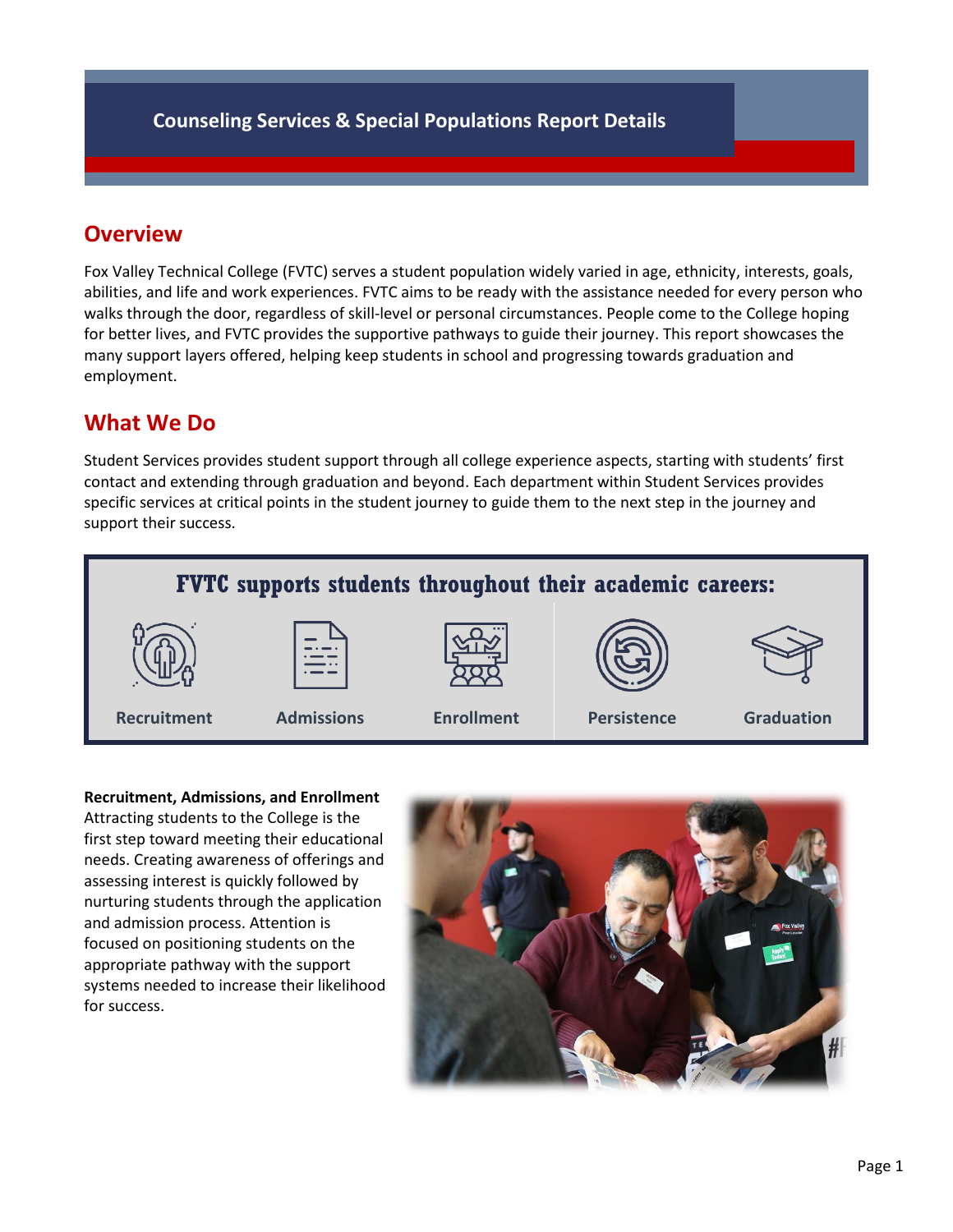The student journey along the path of Applicant to Enrolled is continually scrutinized for improvement and streamlined for ease of use to properly gauge and adjust the types and amounts of up-front guidance and support.



**New Applications, Admissions & Enrollments**

*Source: FVTC data warehouse query as of 3/8/2022, 2021-22 data is year-to-date*

**Initial Academic Assessment and Placement Services.** Appropriate student course placement is critical to academic success. Students entering the College complete an entrance assessment, Accuplacer, to assist with course placement. High school GPA (2.75 or higher for graduates within the last ten years) may be used as an alternative to an entrance assessment. FVTC continues to analyze student placement success rates based on these entrance assessment options.

As part of student onboarding, a non-academic survey called Factors Affecting College Success (FACS) has traditionally been given to new students. This survey identifies barriers that could prevent college enrollment and persistence. Typical survey results reveal concerns about academics (for example, study habits, unsuccessful history in school, uncertainty in academic skill), career pathway uncertainty, financial issues, and personal concerns. Students who identify concerns are targeted for interventions meant to assist with their resolution.

Onboarding advisor appointments focus on identifying barriers, building a plan to address these barriers, clarifying their career path, assessing comfort with technology relevant to student success (Blackboard, Peoplesoft, FVTC email), and building relationships to create a connection early in the onboarding process. The hope is that addressing these concerns at onboarding assists in persistence and creates a path for further intentional touchpoints in the future.

**Student Financial Services.** One of the most critical issues facing a large portion of students continues to be the ability to pay for both the direct and indirect expenses associated with attending college. Student Financial Services provides in-person assistance with obtaining financial resources. In addition, the Financial Wellness Center provides free in-person assistance for students at points when they need it the most: disbursement of funds, financial aid warning or suspension, and loan repayment at graduation. FVTC also offers emergency funding, FVTC Foundation scholarships, and campus employment.

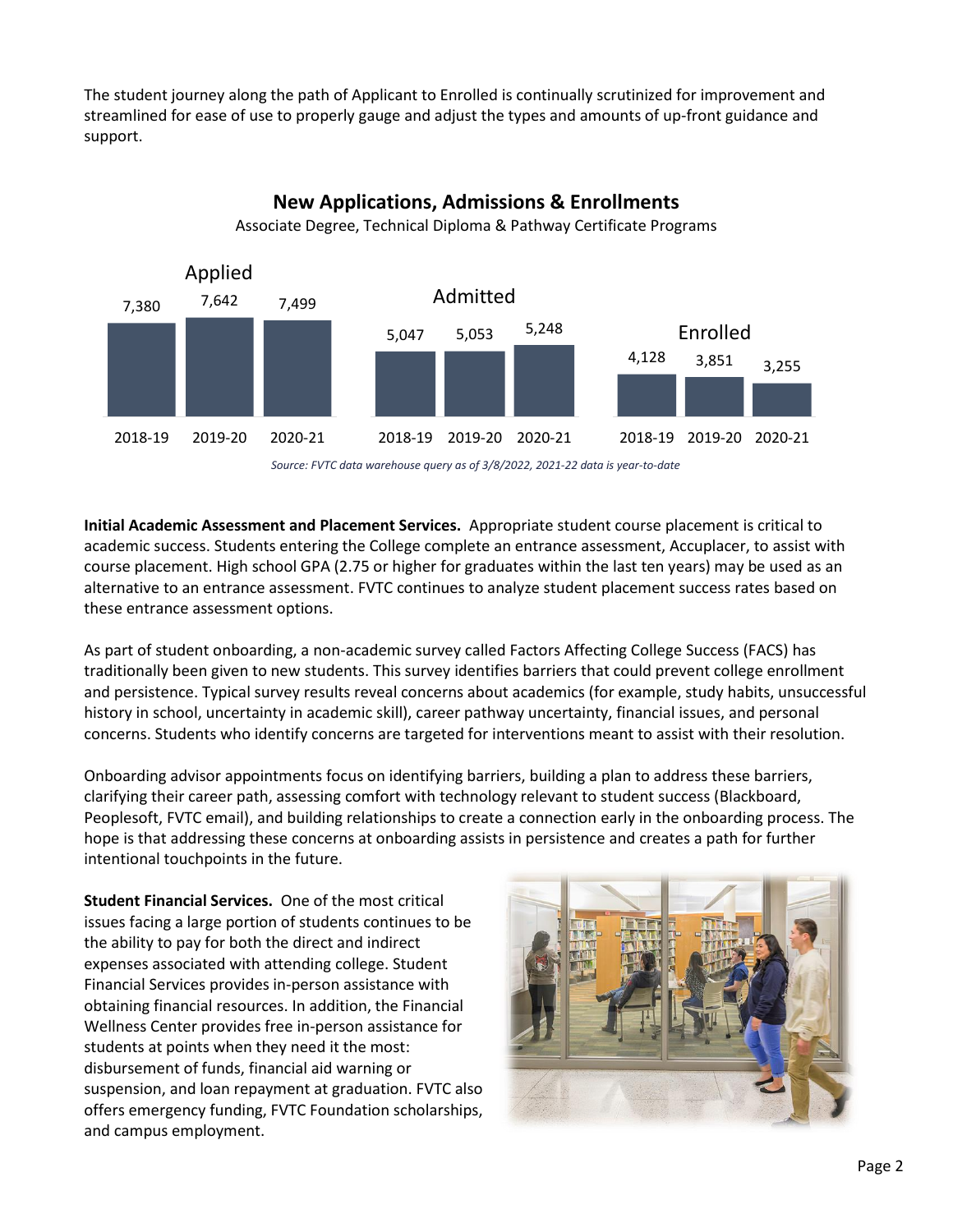As shown in the figure below, students utilizing FVTC financial resources show higher persistence rates than the overall program student population.



*Source: FVTC data warehouse query as of 3/8/2022*

On-campus financial education resources are also being offered, providing students information about student loans and repayment options. Additionally, Employment Connections promotes part-time job fairs, and all workstudy employment opportunities are advertised on the FVTC jobs web page.

#### **Counseling & Advising Services**

Counseling & Advising Services meets the variety of needs for the general student population and prospective students who have academic, career, personal, financial, or transition needs. While an increasing number of students have multiple needs (for example, personal, financial, and mental health), they consistently require the most academic advising assistance.



*Source: FVTC data warehouse report SAAA0000520; 2021-22 data is as of 3/7/2022*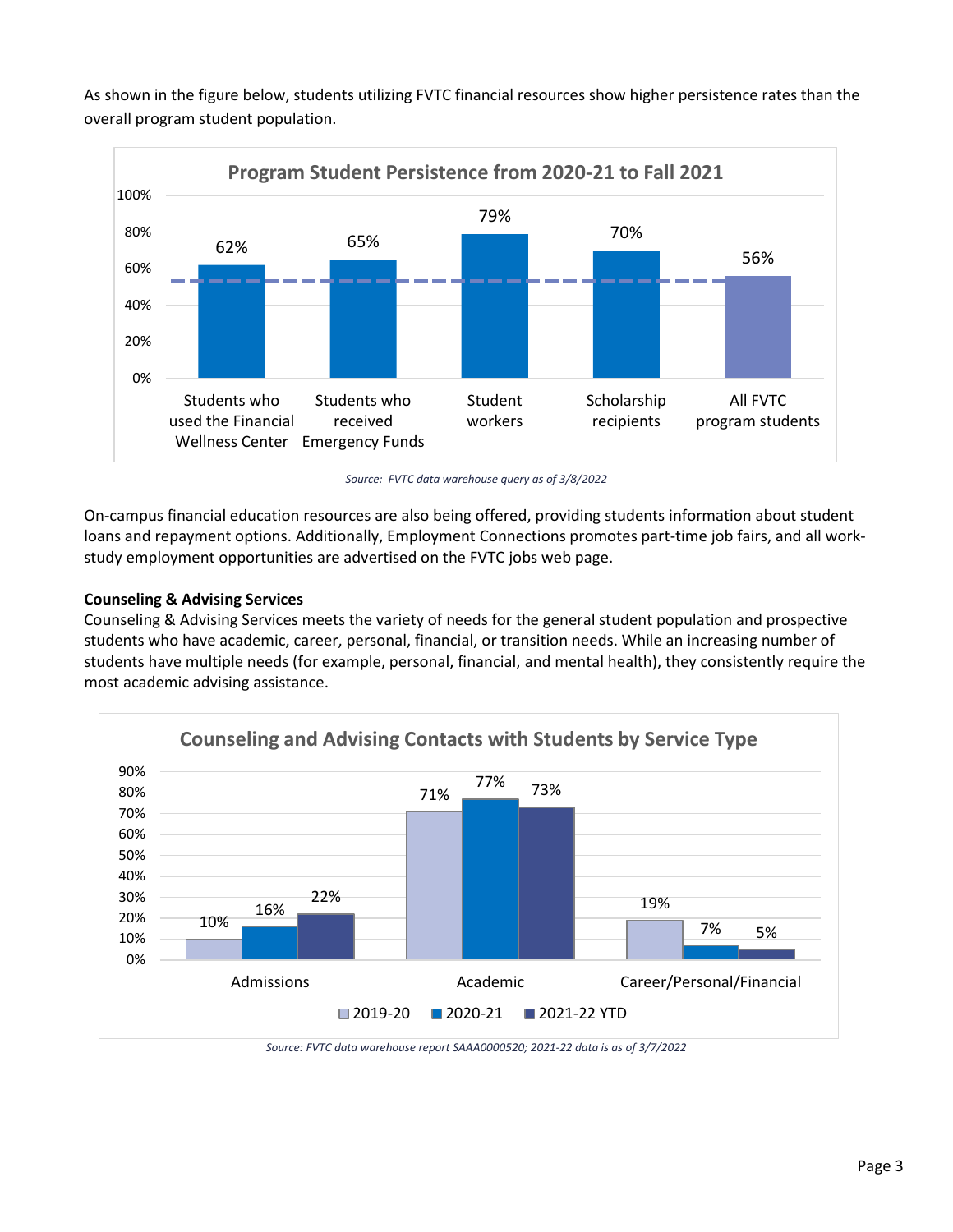The main goal of academic advising is to proactively provide students with tools before their academic performance is suffering. Program advisors meet all new students during New Student Registration sessions and reach out to all program students throughout the semester. Additionally, advisors also spend time in the academic departments and attend program faculty department meetings to discuss student success strategies.

Academic Alerts allow faculty and Student Services staff to work together and assist struggling students. Students placed on academic probation are required to complete academic success plans with their program advisor/counselor and are referred to the Teaching and Learning Center (TLC) and other College resources. These interventions' expected outcomes are multi-fold: increased engagement with a College staff member, increased subsequent successful course completion, and increased persistence to graduation.

FVTC counseling staff address personal, mental health, and career counseling student needs. These needs are becoming more complex and are rising in our student population. Through the Strategic Investment process, one Licensed Professional Counselor was hired in 2020-21 to support additional outreach and interventions for students.

Counselors have expanded outreach to students though presentations to Tech Village RA's, as well as visiting classes to promote counseling services. Counseling has also offered additional monthly QPR trainings to staff and students.

Peer Leaders also served as an additional student support mechanism, assisting with things like:

- MyFVTC and email
- BlackBoard
- Organization and time management strategies
- Class selection and registration

There are 8 peer leaders, and efforts continue to hire additional students. Peer leaders have reached out to over 1,000 students through email and text, supporting potential students in completing admissions requirements and to sign up for new student registrations.

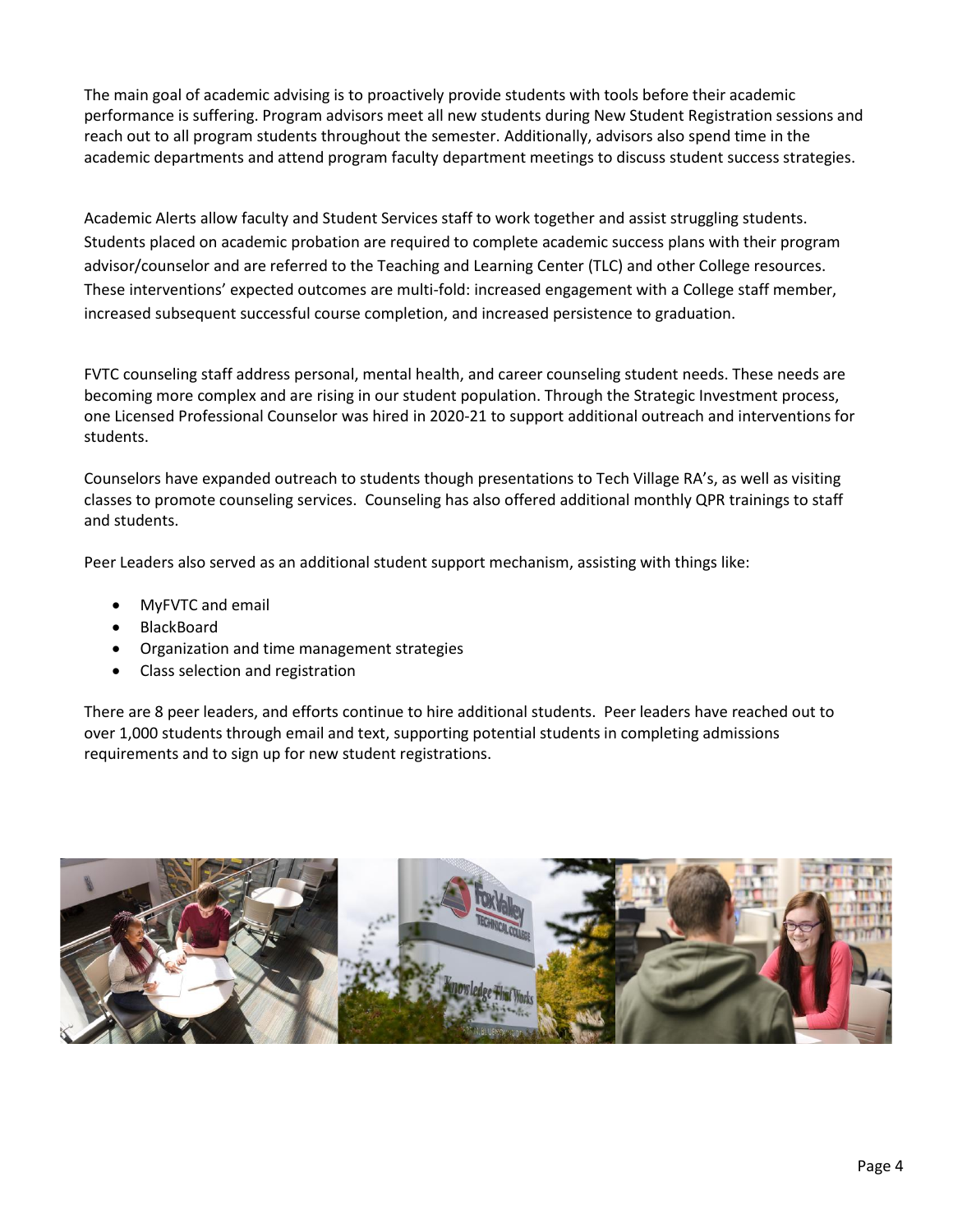## **For Whom**

#### **Services for Special Populations**

Special Populations include various categories of minoritized students, such as those who are emotionally challenged, physically and learning disabled, academically disadvantaged, economically disadvantaged, English Language Learner (ELL), incarcerated, displaced homemaker, single parent, and students of color. The chart below illustrates the percentage of students who fit into each classification. Student Services team members use this data for outreach and other program development. FVTC's support teams work hard to build relationships with students and faculty in order to create a comfort level and knowledge base of the available supports.



*Source: FVTC data warehouse query as of 3/7/2021; Excludes dual credit students but includes apprenticeship students*

**Students with Disabilities**. The Educational Support Services (ESS) team served 684 case managed students and 140 walk-in students. A total of 277 accommodation plans were created in 2020-21. ESS staff members provide these students with transition and intake services, academic accommodations, and case management services. ESS staff members continuously broaden their knowledge of new adaptive and assistive technologies to serve the unique needs of these students.



Auxiliary aids for students with disabilities include, but are not limited to:

- Screen readers and magnifiers
- Assistive listening devices
- Speech to text software
- Smart pens
- Adjustable tables and specialized chairs
- Interpreter services

The ESS team collaborates closely with the Teaching and Learning Center (TLC) tutoring staff and faculty to provide wrap-around services to students with the highest needs.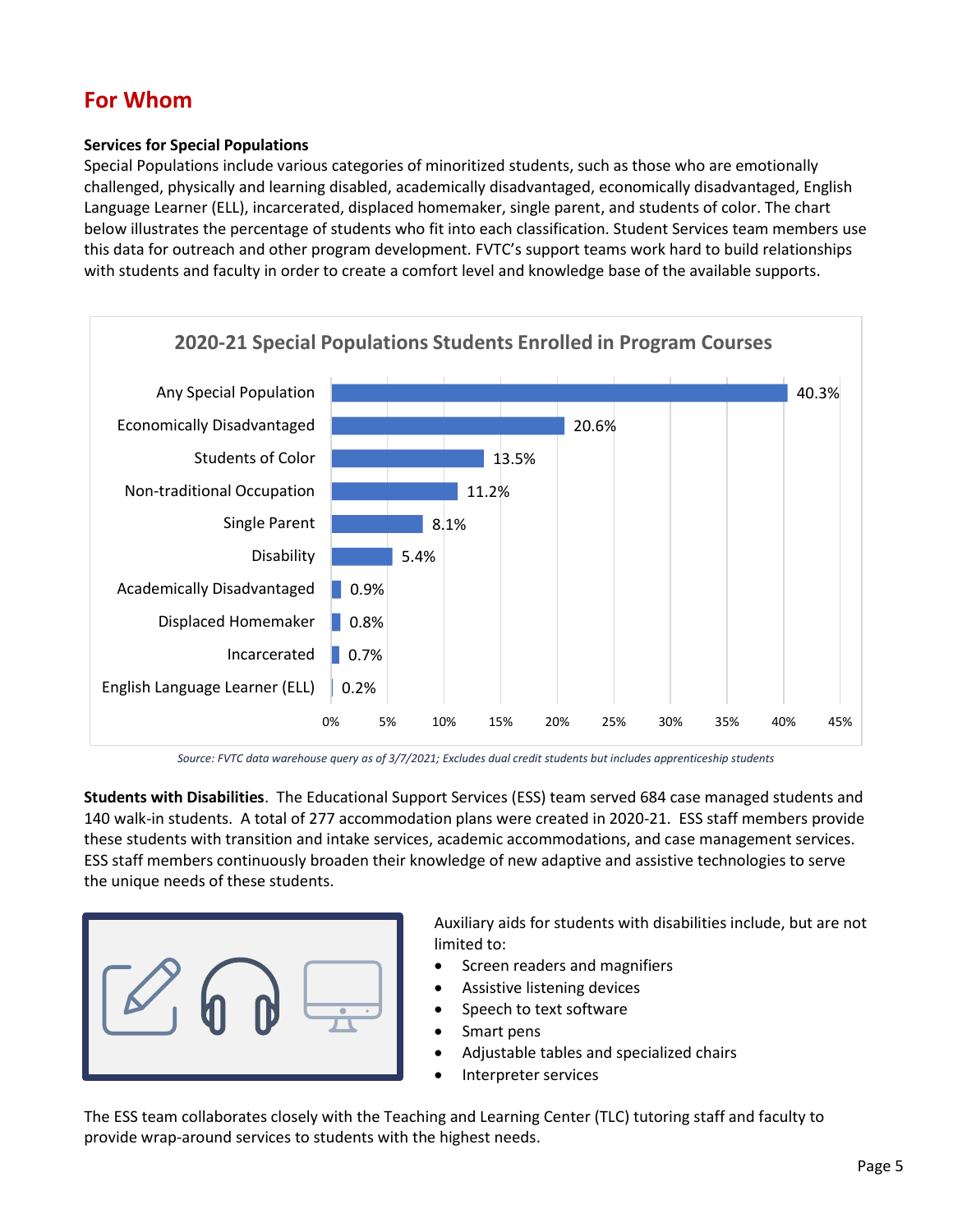**Students of Color.** The College is committed to serving a diverse student body, and the Diversity & Inclusion Services Office offers a variety of services. FVTC commits to fostering an inviting and supportive educational environment, where opportunities are accessible, and achievements are possible for every student and staff member regardless of individual abilities, differences, and backgrounds.



*Source: WTCS Tableau Student Success Dashboard, 3/8/2022*

**Veterans.** Veterans transitioning to post-secondary education often need significant coordination of services and intensive support. The full-time Academic and Resource Advisor of Veteran Support provides assistance and service coordination to student veterans and their families.



### **New Program Students Receiving Veteran Benefits**

*Source: WTCS Tableau Student Success Dashboard, 3/8/2022*